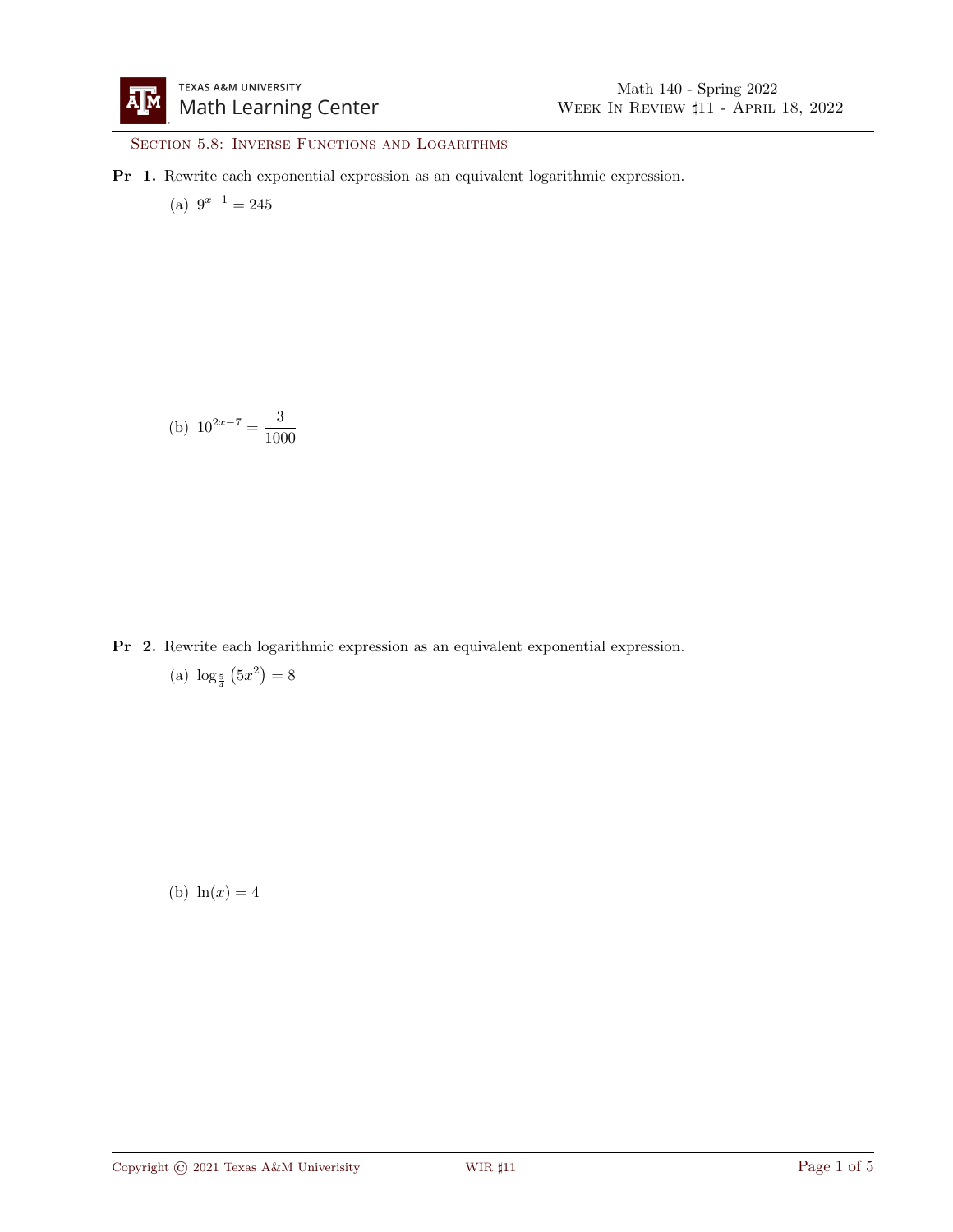Pr 3. State the domain of each algebraic function, using interval notation. (a)  $f(x) = \log_5(5x - 2)$ 

(b) 
$$
g(x) = \log(\sqrt{8x+1})
$$

(c) 
$$
h(x) = \frac{\ln(6-x)}{x^2+4x+4}
$$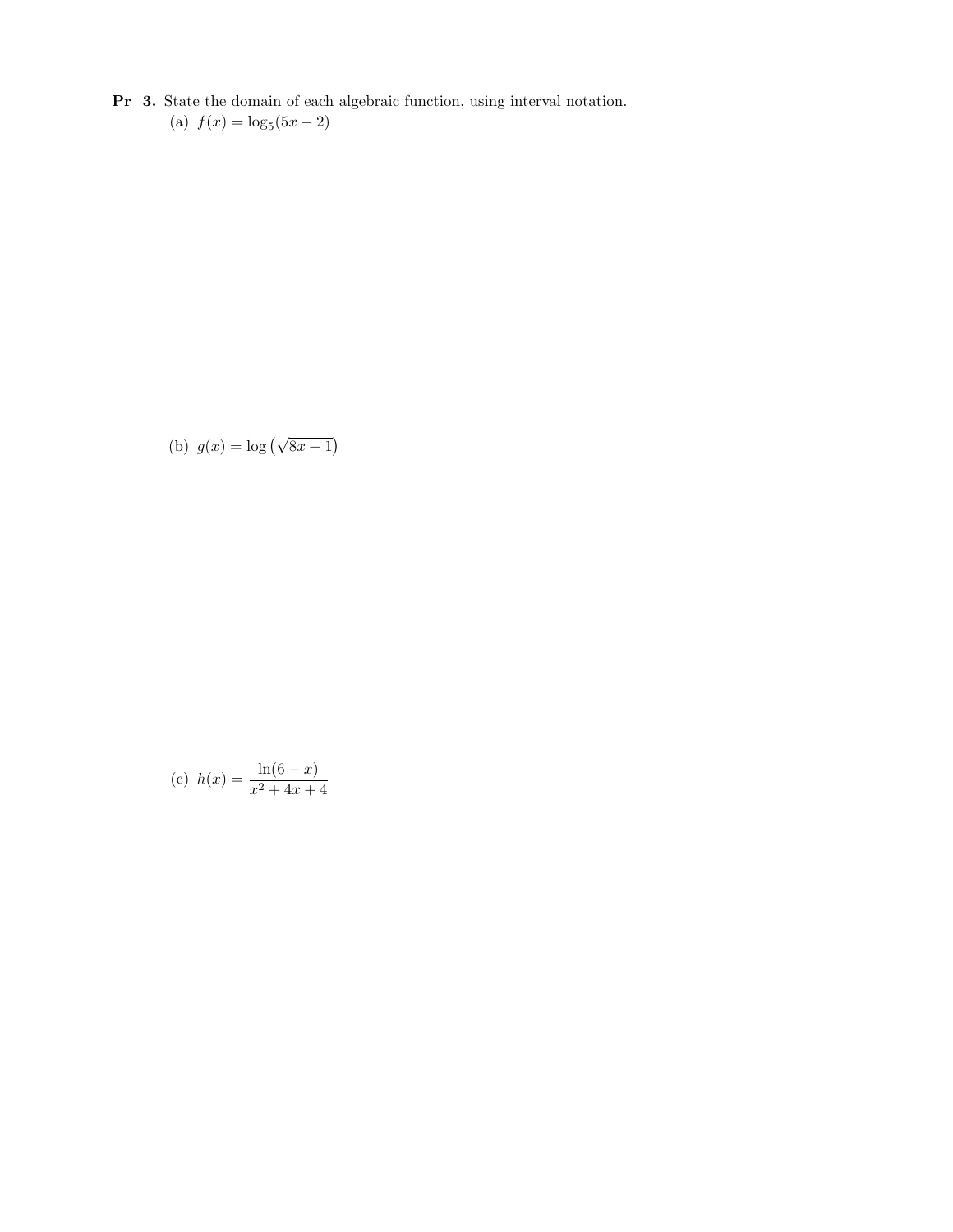**Pr** 4. Simplify  $\ln(e^{4x-13})$ .

Pr 5. Express each expression as a single logarithm. Assume when necessary that all variables/expressions represent positive real numbers.

(a)  $3\log(x) - \log(x+1) - \log(x-1)$ 

(b) 
$$
\frac{1}{2}
$$
 (-ln(x-2) + 5ln(3x + 8) + 2ln(8 - x))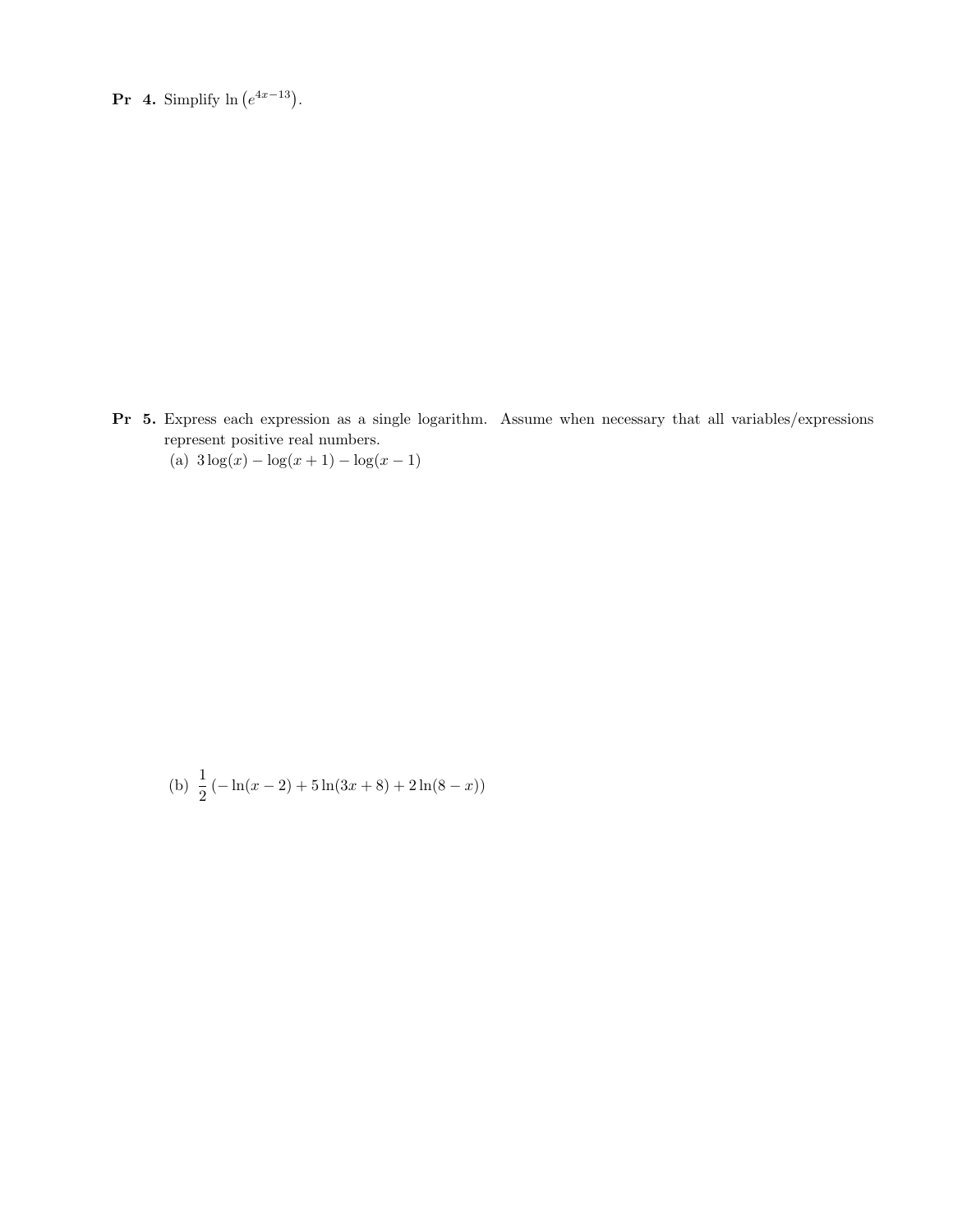Pr 6. Use the properties of logarithms to fully expand and simplify each expression. Assume when necessary that all variables/expressions represent positive real numbers.

(a) 
$$
\log_b \left( \sqrt{\frac{x-2}{x}} \right)
$$

(b) 
$$
\ln\left(\frac{\sqrt{3-x}}{3x(x-7)}\right)
$$

**Pr 7.** Algebraically solve each equation for  $x$ . (a)  $32^x = 18^{x+1}$ 

(b) 
$$
(e^{x^2} - 4)(e^x + 1) = 0
$$